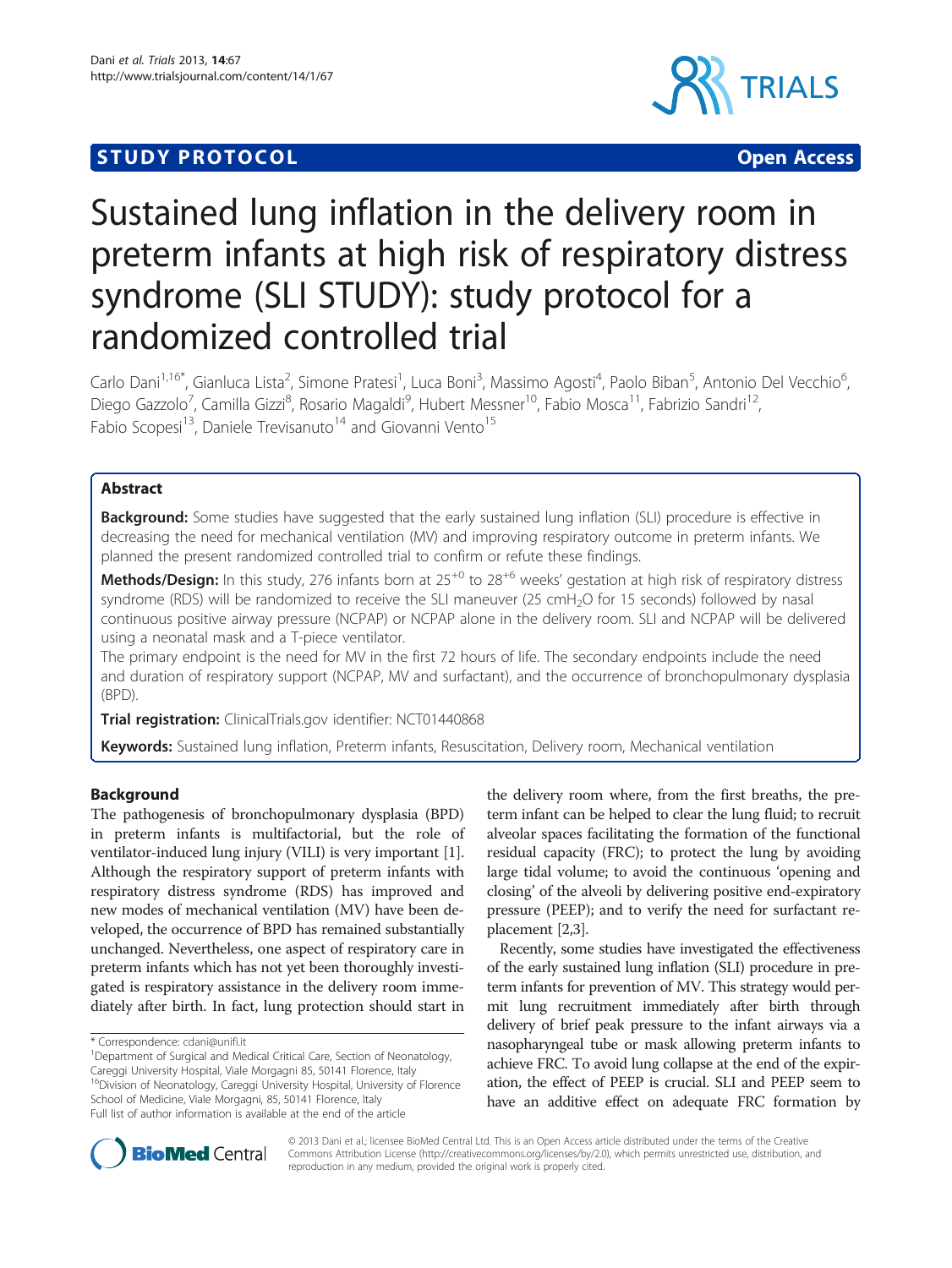permitting optimal gas exchange, improving lung mechanics and reducing the need for respiratory support.

This technique has been proven to be more effective than intermittent mandatory ventilation (IMV) in improving FRC in the asphyxiated term newborn [\[4,5\]](#page-4-0). Lindner et al. treated preterm infants by using SLI in the delivery room without a significant decrease in the MV rate or adverse effects in comparison with treatment with nasalintermittent mandatory ventilation (NIMV) noted [\[6](#page-4-0)]. On the other hand, te Pas et al. treated preterm infants with repeatable SLI maneuvers and found a decrease in the need for MV at 72 hours of life and BPD in comparison with treatment in the delivery room with a self-inflating bag [\[7](#page-4-0)]. These results are in agreement with the findings of a recent paper from the same group, which demonstrates the synergistic effect of SLI and following subsequent treatment with PEEP (delivered by nasal continuous airway pressure (NCPAP)) in achieving and maintaining a FRC improvement in an animal model [\[8](#page-4-0)]. Moreover, Listaet al. recently reported that SLI followed by the delivery of NCPAP is effective in reducing the need for MV and the occurrence of bronchopulmonary dysplasia in survivors compared to NCPAP alone [\[9](#page-4-0)].

We therefore intend to compare the application of SLI followed by NCPAP with NCPAP alone in the delivery room to evaluate its effectiveness in decreasing the need for MV and improving respiratory outcome in preterm infants at risk for RDS.

# Methods/Design

# Aims

The primary aim of this study is to compare the need for MV in the first 72 hours of life (excluding the transient tracheal intubation performed for surfactant administration) in infants born at  $25^{+0}$  to  $28^{+6}$  weeks' gestation who received the SLI maneuver in the delivery room or not.

# Study design

This will be an unblinded multicenter randomized trial of SLI versus noSLI in infants born at  $25^{+0}$  to  $28^{+6}$  weeks' gestation.

# Inclusion criteria

Inborn infants satisfying the following inclusion criteria will be eligible to participate in the study:

- 1. Born at  $25^{+0}$  to  $28^{+6}$  weeks' gestation (and)
- 2. High risk of RDS (and)
- 3. Parental consent has been obtained.

# Exclusion criteria

- 1. Presence of major congenital malformations.
- 2. Fetal hydrops.

3. Inherited disorders of metabolism.

# Primary outcome measure

The primary endpoint of this study will be the need for MV within the first 72 hours of life. Therefore, we will consider SLI a success if MV is not required and a failure if the infant needs MV. The need for MV is defined later under 'Criteria for starting MV'.

We have chosen the need for MV during the first 72 hours of life as our primary outcome measure to maintain similarity with the main previous trial conducted on this issue [\[7\]](#page-4-0).

### Secondary outcome measures

- 1. Need for conventional or high frequency modes of ventilation in the first 3 hours of life.
- 2. Highest  $FiO<sub>2</sub>$  and oxygentherapy duration.
- 3. Duration of NCPAP, need and duration of bi-level nasal continuous positive airway pressure (BiPAP) and NIMV.
- 4. Need and duration of conventional MV (synchronized intermittent mechanical ventilation (SIMV), synchronized intermittent positive pressure ventilation (SIPPV), pressure support ventilation (PSV) with or without with volume guarantee (VG)) or high frequency ventilation (HFV).
- 5. Duration of hospitalization.
- 6. Highest mean airway pressure (MAP) during MV.
- 7. Need and number of doses of surfactant.
- 8. Occurrence of mild, moderate and severe bronchopulmonary dysplasia (BPD) [[10](#page-4-0)].
- 9. Death.
- 10. Death or severe BPD.

# Other collected data

The following data will be recorded for each infant: gestational age (GA), birth weight (BW), sex, Apgar score at 5 minutes, antenatal steroid treatment, CRIB II score [[11](#page-4-0)], occurrence of pneumothorax, patent ductus arteriosus (PDA) and need of surgical closure, grade 3 to 4 intraventricular hemorrhage (IVH) [\[12\]](#page-4-0), periventricular leukomalacia (PVL) [\[13\]](#page-4-0), grade >2 retinopathy of prematurity (ROPand ROP requiring surgery [\[14\]](#page-4-0), necrotizing enterocolitis (NEC) [[15](#page-4-0)], sepsis [[16](#page-4-0)], length of stay in neonatal intensive care unit (NICU) and hospital, and mortality. Patients will be discharged from the NICU to a lower level of care when they no longer need respiratory assistance other than oxygentherapy and central venous catheters.

# Sample size

We hypothesize that SLI maneuver might decrease the need for MV during the first 72 hours of life from 35% to 20%. We calculated that 138 newborns must be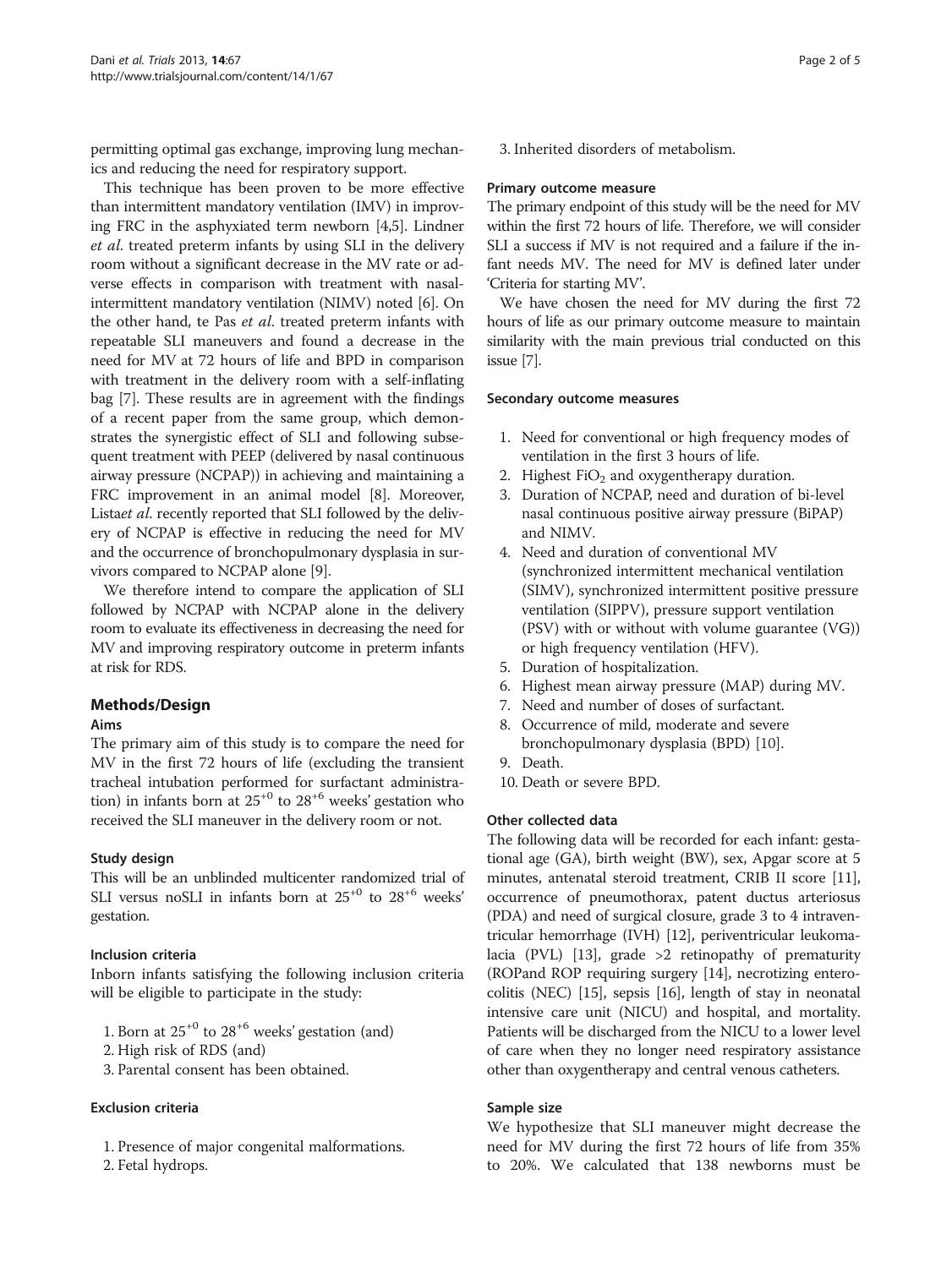enrolled in each group to detect this difference as statistically significant with 80% power at a level of 0.05.

#### Recruitment

Written and oral information will, whenever possible, be offered to parents prior to the birth of their child if there is a risk that the mother will have a preterm delivery and the infant is likely to be eligible. Informed written consent will be signed by both the parents and sufficient time will be allowed for consent. Non-Italian speaking parents will only be asked for their consent if an adult interpreter is available. Trust interpreter and link worker services will be used to support involvement of participants whose first language is not Italian. A senior investigator will be available at all times to discuss concerns raised by parents or clinicians during the course of the trial.

A monthly accrual report of the study will be sent to participating centers.

#### Randomization

Infants at each unit will be assigned to a block (1st block: gestational age from  $25^{+0}$  to  $26^{+6}$  weeks; 2nd block: gestational age from  $27^{+0}$  to  $28^{+6}$  weeks) and randomly assigned to a treatment group in 1:1 ratio using automatically generated sealed opaque envelopes, which will be prepared at Careggi University Hospital, Florence, Italy, and then distributed to participating centers. Block size will be concealed to investigators to ensure treatment balance between the two arms of the study.

#### Blinding

The study will not be blinded and the staff performing the study will also care for the infants later on. However, the decision to start MV will be made by clinicians other than the investigators involved in patient care and researchers assessing study end-points will be blinded to the nature of the study treatments.

To minimize bias, strict criteria and definitions will be maintained during the trial.

#### SLI maneuver

Infants in the SLI group will undergo the following approach. After oropharyngeal and nasal suctioning, pressure-controlled (25 cm $H_2O$ ) inflation will be sustained for 15 seconds, using a neonatal mask and a T-piece ventilator, followed by the delivery of 5  $cmH<sub>2</sub>O$  NCPAP. Patients will be observed for the following 6 to 10 seconds to evaluate their cardio-respiratory function. If respiratory failure persists (that is, apnea and gasping) and/or the heart rate is >60 and <100 bpm despite NCPAP, the SLI maneuver (again 25 cm $H_2O$  for 15 seconds) will be repeated. If the heart rate remains >60 and <100 bpm after the second SLI maneuver, the infant will be resuscitated following the current guidelines of the American Academy of Pediatrics (AAP) [\[17](#page-4-0)]. Moreover, if the heart rate remains <60 bpm the infant will be resuscitated following the current guidelines of the AAP [[17](#page-4-0)], and a second SLI maneuver will be repeated when the heart rate increases to >60 and <100 bpm. Infants in the control group will be treated with delivery of 5  $cmH<sub>2</sub>O$  NCPAP and will be assisted following the guidelines of the AAP [[18](#page-4-0)].

All enrolled infants will be transferred to the NICU in NCPAP (PEEP at 5 cmH<sub>2</sub>O).

Neonatal care will be started with  $FiO<sub>2</sub>$  of 0.21 to 0.40 in both the groups, in agreement with the local protocols. Respiratory support in the delivery room will be given using the same T-piece ventilator (Neopuff Infant T-Piece Resuscitator, Fisher & Paykel, Auckland, New Zealand), which is a pressure-limited mechanical device that supplies consistent peak inspiratory pressure (PIP) and PEEP, and is capable of delivering sustained inflation [[7\]](#page-4-0). To avoid pressure leakage, a neonatal mask of appropriate size which adequately covers both the mouth and nostrils of infants will be used. The flow rate will be set at 8 to 10 l/min without changes during the resuscitation.

#### Criteria for starting MV

In the delivery room, infants will be started on MV if they have not reached the goal of  $70\%$  SpO<sub>2</sub> by 5 minutes [[19](#page-4-0)] and 85% by 10 minutes of life [\[17](#page-4-0)] with a heart rate >100 bpm, despite NCPAP at 5 cmH<sub>2</sub>O. In the NICU, infants will be started on MV when the pH is <7.20 with PaCO<sub>2</sub>>65 mmHg, PaO<sub>2</sub><50 mmHg with FiO<sub>2</sub> ≥0.50 after surfactant treatment, or if infants have frequent episodes of apnea (>4 episodes in 1 hour or >2 episodes requiring bag-and-mask ventilation), despite adequate NCPAP (5 to  $7 \text{ cmH}_2\text{O}$  delivery and oxygenation. MV will be set to maintain a  $PaCO<sub>2</sub>$  of 55 to 65 mmHg and 88 to 95%  $SpO<sub>2</sub>$ .

### Other aspects of respiratory support

To maintain an adequate  $SpO<sub>2</sub>$  infants with an FiO<sub>2</sub> ≥0.40 will be treated with surfactant (200 mg/kg Curosurf, ChiesiPharmaceuticals, Parma, Italy) followed by the reinstitution of NCPAP as soon as vital signs are satisfactory (intubation-surfactant-extubation (INSURE) strategy). All infants who will need MV will be treated with surfactant and will then be gradually weaned from it. Additional doses of surfactant (100 mg/kg) will be given to infants, also through the INSURE strategy, at the discretion of the attending neonatologist.

Infants will be extubated, after a loading dose of caffeine citrate (20 mg/kg), when they meet all of the following criteria: FiO<sub>2</sub><0.40, PaCO<sub>2</sub><65 mmHg with a pH >7.20, MAP  $\langle$ 7 cmH<sub>2</sub>O, hemodynamic stability and the absence of clinically significant patent ductus arteriosus.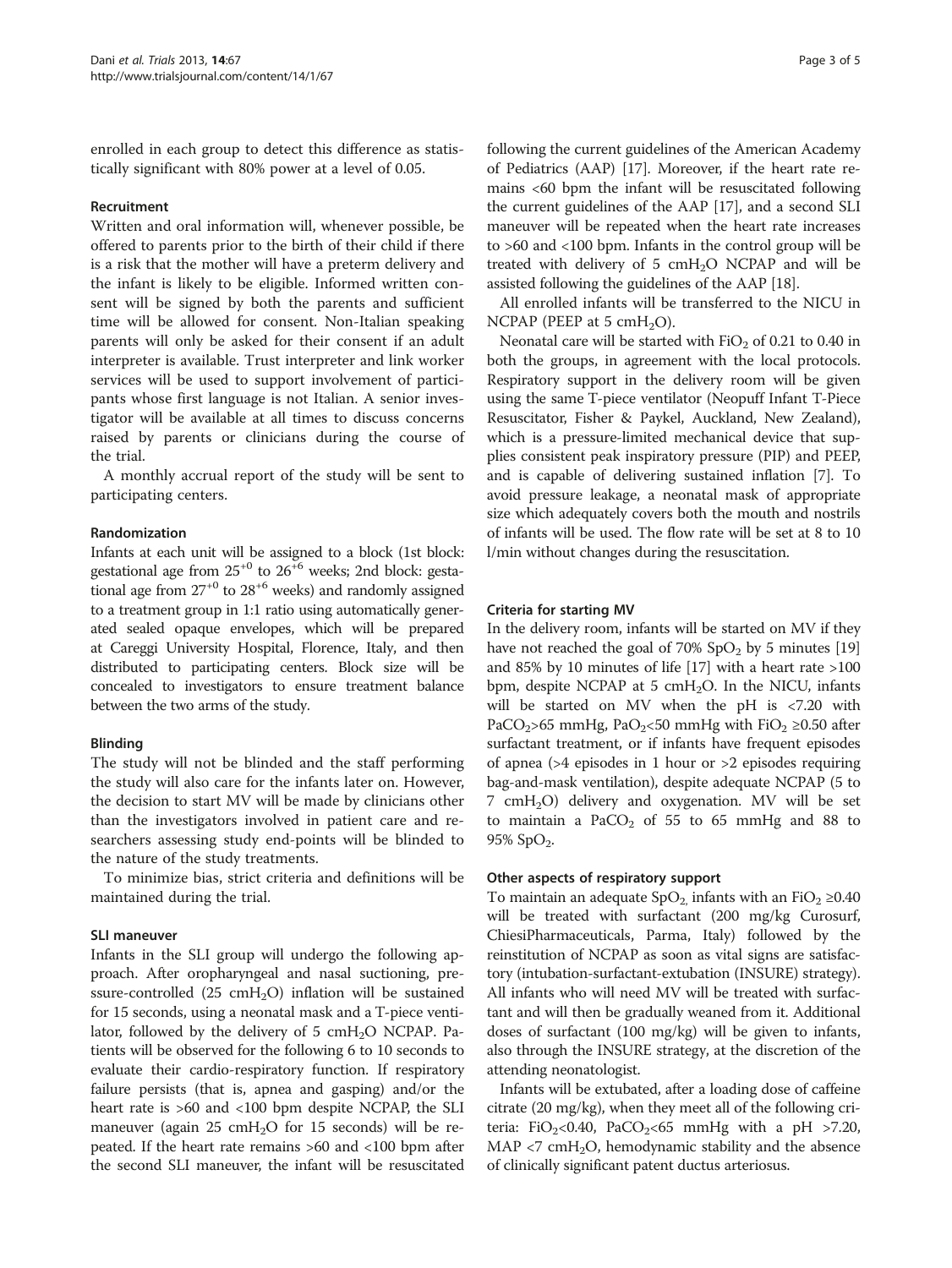### Data collection

All collected data will be obtained from the clinical records. They will be recorded on electronic data sheets designed for this study. Data will be entered by the local principal investigator on a web-based electronic case record form. Access to the form will be password protected and participants will be identified by trial number only.

Clinical information will be collected at the following times:

- 1. 1.At trial entry: eligibility, background information and randomization
- 2. 2.Following randomization: all data above listed in 'Primary outcome measure',
	- 'Secondary outcome measures' and 'Other collected data' sections.

Further information will be collected on expected serious adverse events (SAEs).

### Statistical analysis

The primary efficacy analysis will be conducted on an intention-to-treat basis. Clinical characteristics of infants in the SLI and control groups will be described using mean values and SD, median value and range, or rate and percentage. Univariate statistical analysis will be performed using the Student'st-test for parametric continuous variables, the Wilcoxon rank-sum test for non-parametric continuous variables and the chi-square test for categorical variables. A  $P<0.05$  will be considered statistically significant. SLI treatment and clinical characteristics which are most likely associated with the need for MV (gestational age, birth weight, antenatal steroids, CRIB score, INSURE procedure and hospital of birth) will be included in multiple logistic regression analysis to assess their independent role in predicting SLI success or failure. Effect estimates will be expressed as relative risk (RR) with profile likelihoodbased 95% confidence limits.

An interim analysis is planned when 100 infants are enrolled (50 in each arm).

#### Duration of study

In this study, 272 infants will be recruited. The trial will terminate when the last recruited infant is discharged from hospital, or dies.

# Quality control and quality assurance procedures Compliance to protocol

Compliance will be defined as full adherence to protocol. Compliance with the protocol will be ensured by a number of procedures as described below.

#### Site set-up

Local principal investigators participated in preparatory meetings in which details of the study protocol, data collectionand SLI procedure were accurately discussed. All centers received detailed written instruction on web-based recording data and, to resolve possible difficulties, it will be possible to contact the Clinical Trials Coordinating Center (LB). Moreover, it has been ascertained that the SLI procedure is equally made in all participating centers, to avoid expensive visits for training at each site due to the limited resources available for this study.

### Data processing and monitoring

All study data will be:

- 1. Screened for out-of-range data, with cross-checks for conflicting data within and between data collection forms by a data manager.
- 2. Referred back to the relevant center for clarification in the event of missing items or uncertainty.
- 3. Reviewed by the Chief Investigators (CD, GL) and trial statistician, and they will review the results generated for logic,patterns andproblems Outlier data will be investigated.

#### Safety

Safety end-points will include incidence, severity and causality of reported SAEs, namely changes in occurrence of the expected common prematurity complications and clinical laboratory test assessments, and the development of unexpected SAEs in this high risk population. All SAEs will be followed until satisfactory resolution or until the investigator responsible for the care of the participant deems the event to be chronic or the patient to be stable.

All expected and unexpected SAEs, whether or not they are attributable to the study intervention, will be reviewed by the local principal investigators to determine if there is a reasonable suspected causal relationship with the intervention. If the relationship is reasonable, SAEs will be reported to the Chief Investigators who will then report them to the Ethics Committee and inform all other investigators to guarantee the safety of the participants.

# Trial status

The Local Ethics Committee approved the study and the trial is currently recruiting study subjects.

#### Abbreviations

AAP: American Academy of Pediatrics; BDP: bronchopulmonary dysplasia; BiPAP: bi-level nasal continuous positive airway pressure; BPD: bronchopulmonary dysplasia; BW: birth weight; FRC: functional residual capacity; GA: gestational age; HFV: high frequency ventilation; IMV: intermittent mandatory ventilation; INSURE: intubation-surfactantextubation; IVH: intraventricular hemorrhage; MAP: mean airway pressure; MV: mechanical ventilation; NCPAP: nasal continuous positive airway pressure; NEC: necrotizing enterocolitis; NICU: neonatal intensive care unit;